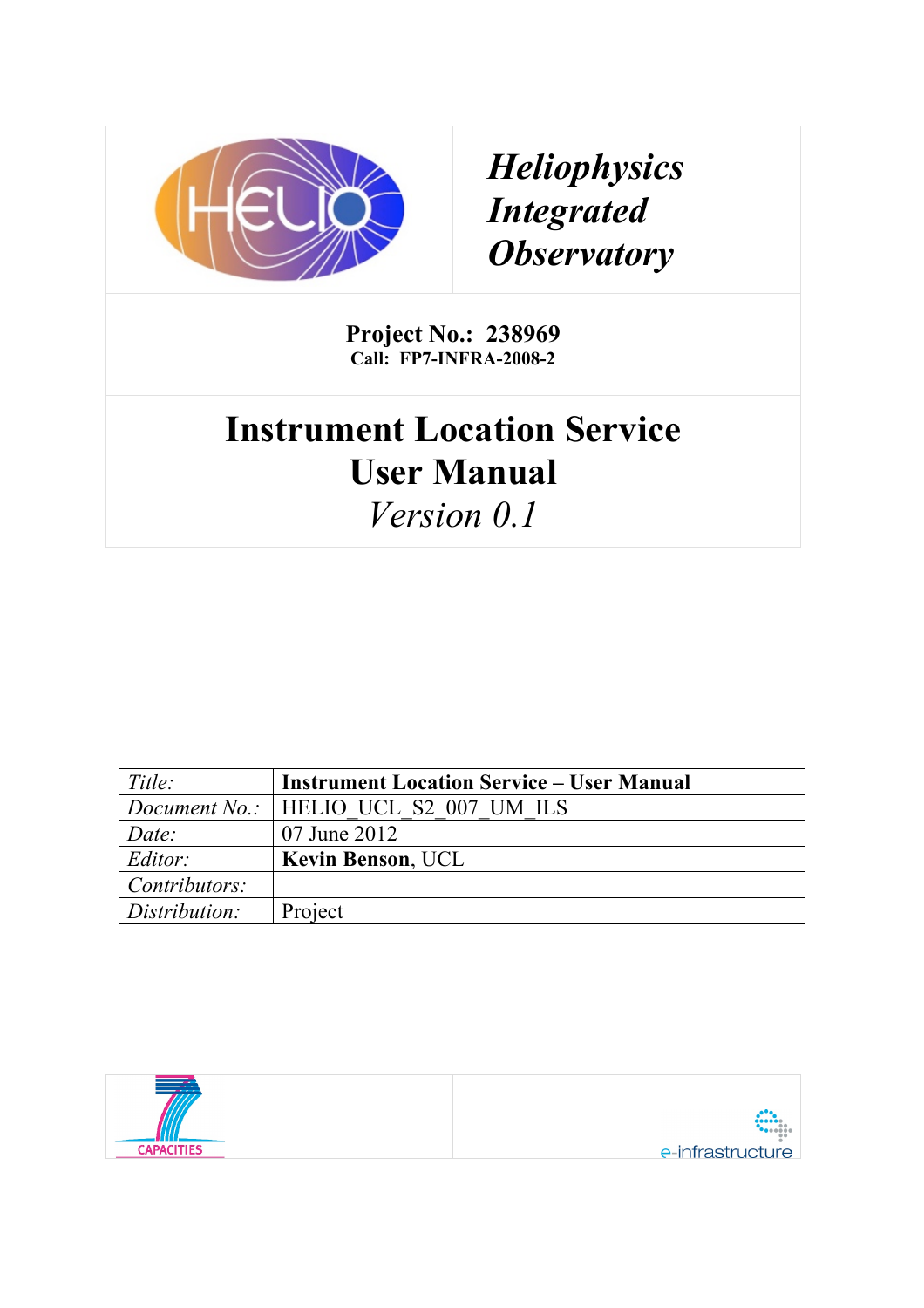# Revision History

| <b>Version</b> | <b>Date</b> | <b>Released by</b> | <b>Detail</b> |
|----------------|-------------|--------------------|---------------|
|                |             |                    |               |
|                |             |                    |               |
|                |             |                    |               |
|                |             |                    |               |

Note: Any notes here.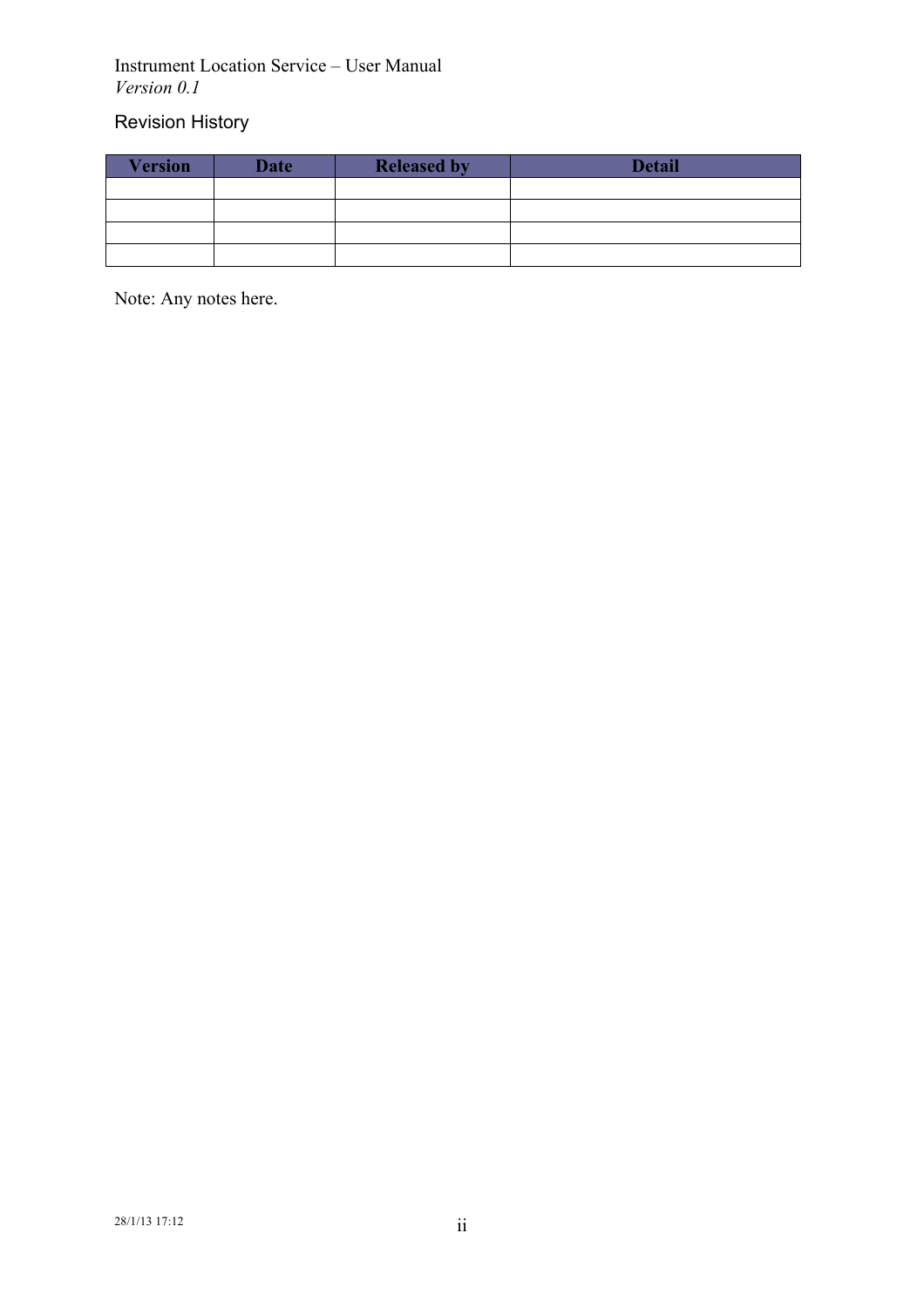| 1.1. . |  |
|--------|--|
|        |  |
| 21     |  |
| 2.2.   |  |
| 23     |  |
| 2.4    |  |
| 2.5    |  |
| 2.5.1  |  |
|        |  |
|        |  |
| 3.     |  |
|        |  |
|        |  |
|        |  |
|        |  |
| 3.2.   |  |
| 33     |  |
| 34     |  |
|        |  |
| 4      |  |
| 4.1.   |  |
|        |  |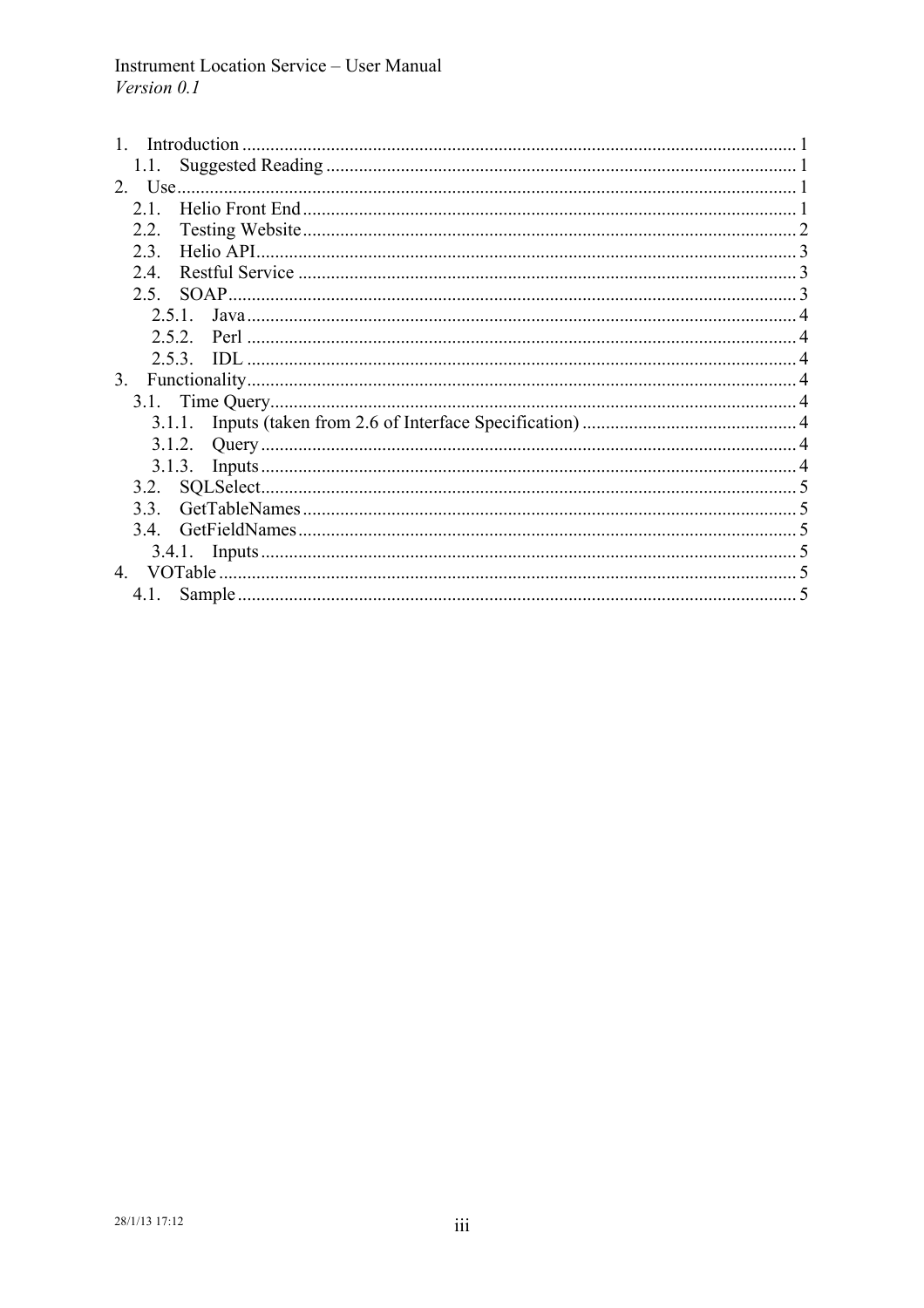# **1. Introduction**

The Instrument Location Service (ILS) was created as a helper service to enable more precise data requests to the Data Provider Access Service (DPAS). The ILS allows a client to determine which instruments are capable of viewing any particular event. The ILS can specify which instruments are available and therefore able to see a particular event or set of event(s), but does not give instrument location. The ILS was created to further help the client by filtering down the location, with the ILS a client can be certain which instruments should be able to view the event further allowing the client to easily obtain the data 'if needed' from the DPAS.

| To build the service       |                                                                   |
|----------------------------|-------------------------------------------------------------------|
| Helio Interface            | <b>Service Interface Specification.docx</b>                       |
| Specification              |                                                                   |
| Helio API                  | <b>Helio API</b>                                                  |
| Java (compile              | http://www.oracle.com/technetwork/java/javase/overview/index.html |
| service)                   |                                                                   |
| Tomcat (web                | http://tomcat.apache.org/                                         |
| container to host the      |                                                                   |
| service)                   |                                                                   |
| Maven (build               | http://maven.apache.org/ (or use a plug-in to your development    |
| system)                    | environment)                                                      |
| To extend the service      |                                                                   |
| $SOAP + WSDL$              | http://www.w3.org/TR/wsdl (or use a plug-in to your development   |
| (web service)              | environment)                                                      |
| definition)                |                                                                   |
| <b>ILS</b> Database Design | Helio ICS ILSDBStructure.doc                                      |

# *1.1. Suggested Reading*

# **2. Use**

The ILS service has several methods of access to query on the data and obtain results. ILS by default responds in an XML IVOA Votable format. The ILS response requires the client to query on a particular table located in a relational database. A client may do simple time based queries or more complex queries to obtain the needed results. Access to the ILS service are:

# *2.1. Helio Front End*

The most common to interact with all Helio services including the ILS is the standard Front End produced by Helio.

Access to the Front end is make with the: http://helio.i4ds.technik.fhnw.ch/Helio-dev/

See Figure 1 for a screen shot of the Helio Front End with a particular link marked to access the ILS service.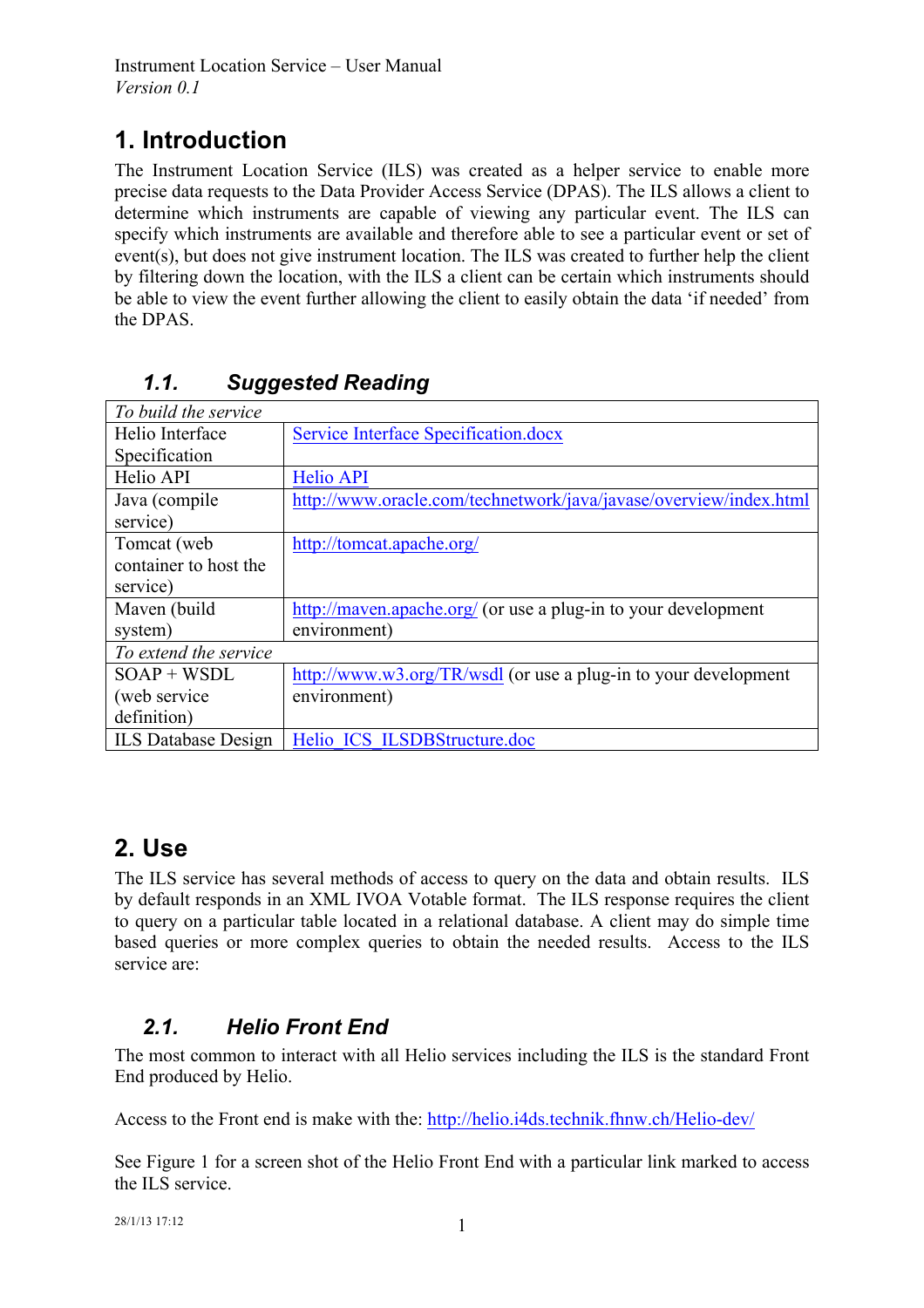| 000<br><b>HELIO Front End</b><br>+ ttp://helio.i4ds.technik.fhnw.ch/Helio-dev/<br>$\hat{u}$<br>F<br>◀<br>$\triangleright$<br>Apple Kevins BookMarks v Google Maps Google Translate Wikipedia News v Popular v iGoogle<br><u>കേ നാ</u><br><b>All </b><br><b>HELIO Front End</b> | Q <sup>v</sup> Google<br>$\circ$                                                                                                                          |
|--------------------------------------------------------------------------------------------------------------------------------------------------------------------------------------------------------------------------------------------------------------------------------|-----------------------------------------------------------------------------------------------------------------------------------------------------------|
| <b>HELIOPHYSICS INTEGRATED OBSERVATORY</b>                                                                                                                                                                                                                                     |                                                                                                                                                           |
| <b>Explorer</b><br><b>Help</b>                                                                                                                                                                                                                                                 | Login<br><b>Register</b>                                                                                                                                  |
| Advanced<br><b>Services</b><br>Beta<br>Search Events<br>Find instruments by capability<br>Locate planets/instruments by time<br>Search Data                                                                                                                                    |                                                                                                                                                           |
| Data Cart<br>$\mathcal{L}$ x<br>Ġ<br>X10+ flares                                                                                                                                                                                                                               |                                                                                                                                                           |
| Find instruments by capability                                                                                                                                                                                                                                                 |                                                                                                                                                           |
| <b>Parameters</b><br><b>Select Dates</b>                                                                                                                                                                                                                                       | E                                                                                                                                                         |
| Clear                                                                                                                                                                                                                                                                          | Step 1<br>Set a start date or a date range. If a<br>start and end date are equal they will<br>be treated as single time, otherwise as<br>time range.      |
| Select<br>Submit                                                                                                                                                                                                                                                               | Step 2<br>Click 'Submit' to send the query to the<br>server and retrieve the result.<br>Depending on the query this may take<br>a while.<br>$\frac{1}{4}$ |

Fig 1. Helio Front-End

# *2.2. Testing Website*

A website to test the individual services was produced and a specific ILS entry can be found here:

http://www.helio-vo.eu/services/interfaces/helio-ils\_ui8.php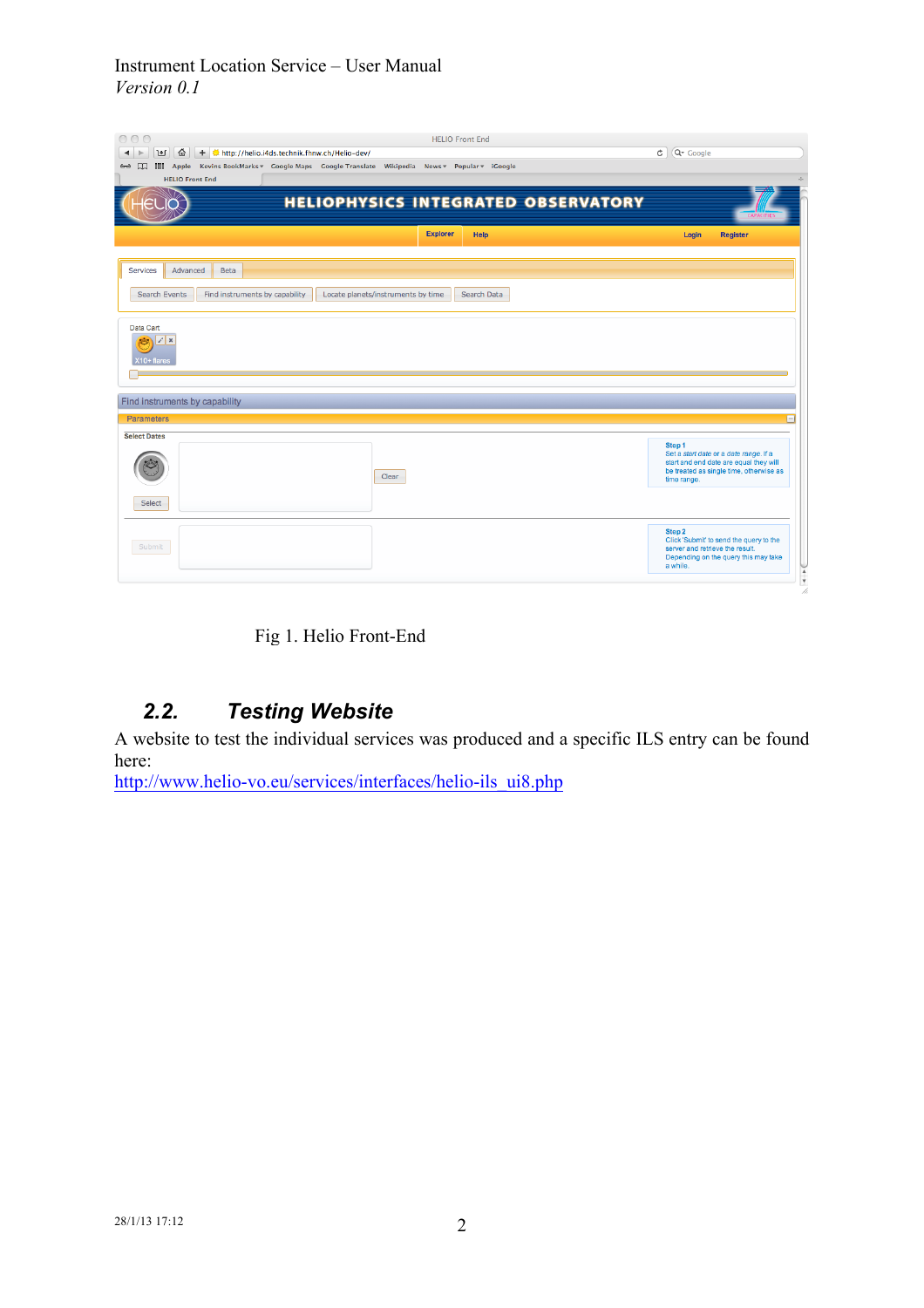

Fig 2. Helio Front End ILS Search page.

## *2.3. Helio API*

Helio Application Programmers Interface is a full API to access many of the Helio services in both Java and IDL. See the Helio API documentation.

### *2.4. Restful Service*

Standard wget, curl, or even a standard web browser can be used to query the ILS. See the DBStructure and Interface Specification documents for detailed querying and available fields to be queried on.

Common Time based query is shown below:

http://msslkz.mssl.ucl.ac.uk/helio-ils/HelioQueryService?STARTTIME=2009-10- 15T20:30:56&ENDTIME=2009-10-20T20:30:56&FROM=trajectories

### *2.5. SOAP*

Several programming languages allow the reading of a WSDL (Web Service Description Language). Primary ILS location wsdl can be found here: http://msslkz.mssl.ucl.ac.uk/helio-ils/HelioService1\_0?wsdl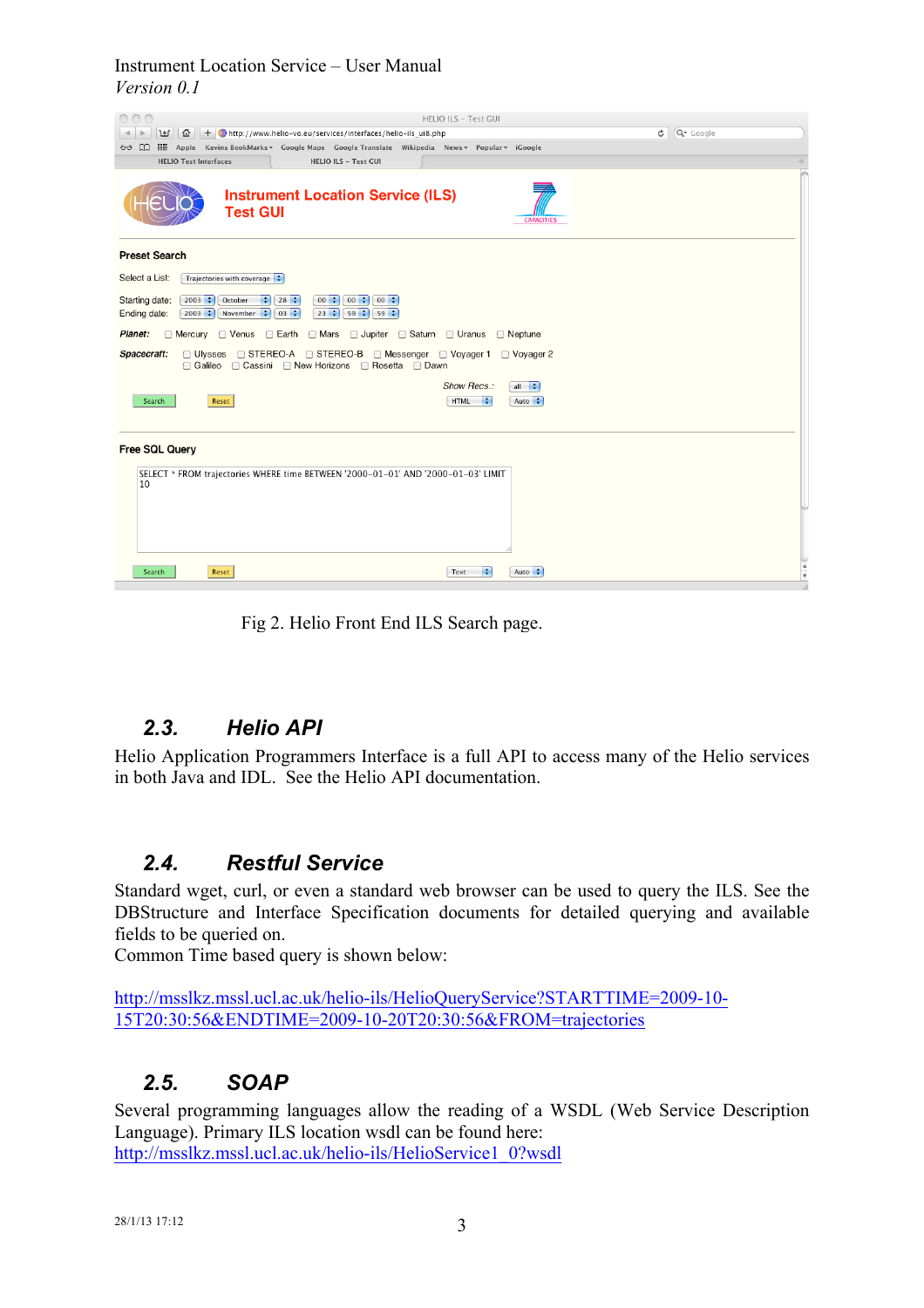#### **2.5.1. Java**

Java contains an application called 'wsimport' that allows the client to give a url or filename of a WSDL.

#### **2.5.2. Perl**

Perl provides two libraries for interactions with SOAP

- SOAP::Light
- SOAP::WSDL

#### **2.5.3. IDL**

There is no add-on or library to enable SOAP in IDL. Users would have to create there own SOAP calls.

# **3. Functionality**

Details of the SOAP and Restful interfaces along with parameters are detailed in the Interface Specification. Below is a brief summary of the SOAP interface. The parameters below can also be used on the Restful services.

### *3.1. Time Query*

Common time query frequently used on the ILS.

### **3.1.1. Inputs (taken from 2.6 of Interface Specification)**

- STARTTIME ISO8601 input Start Time. YYYY-MM-dd['T'HH:mm:ss[SSS]]
	- ENDTIME ISO8601 input End Time. YYYY-MM-dd['T'HH:mm:ss[SSS]]
		- o Both start time and end time can have one or array of values; the output response will have data for multiple time( includes start time and end time). Remember MAXRECORDS value is applicable for each pair of start and end time. For example MAXRECORDS=10 and start and end time has 2 pair of value. Votable returned will have 2 tables having 10 records each.
- TIME Not used by the Helio interface, but defined in the POL Generic Dataset section. This parameter is best described as STARTTIME/ENDTIME ISO8601 format separated by a '/'.
- **FROM** Table or Instrument name to query on, one or many tables can be queried; each table name should be separated by comma.

#### **3.1.2. Query**

'Query' interface part of the HQI allows more complex queries, it contains all the inputs as a 'TimeQuery' with the added inputs of:

#### **3.1.3. Inputs**

- SELECT specify the returned columns. See section 2.7.2 of the Interface Specification.
- WHERE See section 2.7.3 of the Interface Specification Document.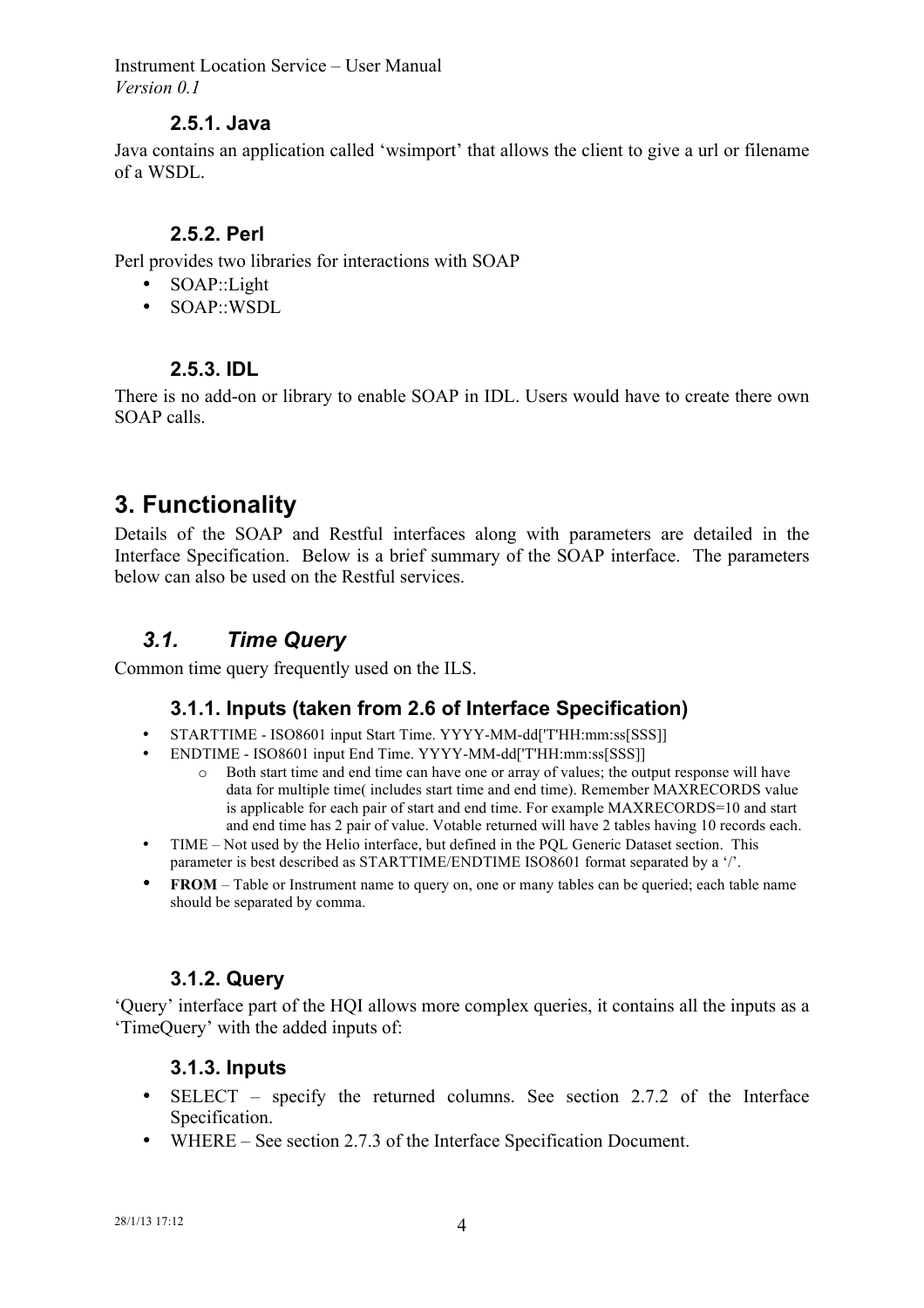### *3.2. SQLSelect*

'SQLSelect' interface is similar to the 'Query' interface, but allows direct SQL where clauses for the WHERE parameter. This is not available for all services, but is available for services that are connected to relational databases i.e. ILS.

### *3.3. GetTableNames*

No Inputs are needed for the GetTableNames interface method and reports all the table names that are connected to the ICS.

### *3.4. GetFieldNames*

Return all the field (or column) information known about a particular table.

#### **3.4.1. Inputs**

TableName – String containing a particular table name.

# **4. VOTable**

Outputs of the HQI service including ICS and ILS will contain a IVOA Votable format to describe the returned data. VOTable specification can be found here: http://www.ivoa.net/Documents/VOTable/20091130/

All interfaces to the HQI receive a VOTable format that is normally parsed to be more pleasing to the end-user, though the passing between services is typically a VOTable.

See Helio Query Interface Specification (sections 2.9 and 2.10) for more detailed description of the response of the HQI interface.

### *4.1. Sample*

Below is a smaller version of the Restful Votable result given in section 2.4: http://msslkz.mssl.ucl.ac.uk/helio-ils/HelioQueryService?STARTTIME=2009-10- 15T20:30:56&ENDTIME=2009-10-20T20:30:56&FROM=trajectories

A common easy to use tool used by scientist to process Votables is TopCat and Stilts. TopCat is a popular GUI version that uses stilts: http://www.star.bristol.ac.uk/~mbt/topcat/ http://www.star.bris.ac.uk/~mbt/stilts/

Sample:

| <votable version="1.1" xmlns="http://www.ivoa.net/xml/VOTable/v1.1"></votable>                                                                                                                                      |  |  |
|---------------------------------------------------------------------------------------------------------------------------------------------------------------------------------------------------------------------|--|--|
| <resource> <description>Helio ILS service information.</description> <info< td=""></info<></resource>                                                                                                               |  |  |
| name="QUERY STATUS" value="OK"/> <info name="EXECUTED AT" value="2012-06-&lt;/td&gt;&lt;/tr&gt;&lt;tr&gt;&lt;td&gt;29 14:51:47"></info> <info name="MAX RECORD ALLOWED" value="50000"></info> <info< td=""></info<> |  |  |
| name="QUERY STRING" > [CDATA [SELECT</td                                                                                                                                                                            |  |  |
| trajectories.target obj,trajectories.time,trajectories.julian int,trajecto                                                                                                                                          |  |  |
| ries.julian fractional, trajectories.r hci, trajectories.long hee, trajectori                                                                                                                                       |  |  |
| es.lat hee, trajectories.long hci, trajectories.lat hci, trajectories.long ca                                                                                                                                       |  |  |